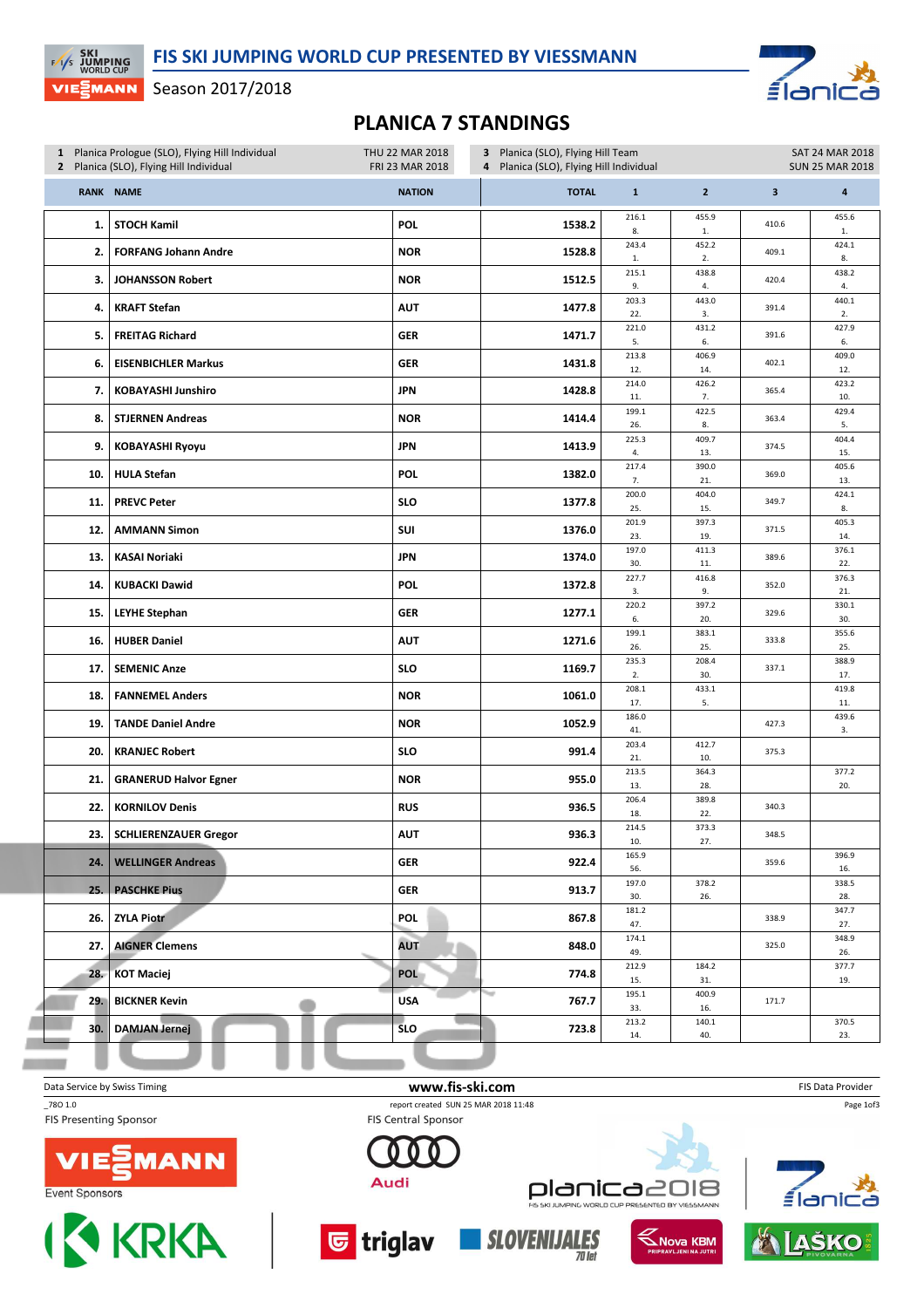$f_{\text{d}}$ 

## Season 2017/2018

**EXI**<br>EXIS JUMPING

VIE EMANN

## PLANICA 7 STANDINGS

|     | <b>RANK NAME</b>           | <b>NATION</b> | <b>TOTAL</b> | $\mathbf{1}$ | $\mathbf{2}$ | $\overline{\mathbf{3}}$ | $\overline{a}$ |
|-----|----------------------------|---------------|--------------|--------------|--------------|-------------------------|----------------|
| 31. | <b>SATO Yukiya</b>         | <b>JPN</b>    | 705.0        | 201.4<br>24. | 177.3<br>33. | 326.3                   |                |
| 32. | <b>TAKEUCHI Taku</b>       | <b>JPN</b>    | 679.0        | 187.1<br>39. | 161.5<br>37. |                         | 330.4<br>29.   |
| 33. | <b>TEPES Jurij</b>         | <b>SLO</b>    | 621.6        | 210.5<br>16. | 411.1<br>12. |                         |                |
| 34. | <b>NAGLIC Tomaz</b>        | <b>SLO</b>    | 599.3        | 198.8<br>28. | 400.5<br>17. |                         |                |
| 35. | <b>GEIGER Karl</b>         | <b>GER</b>    | 592.6        | 165.7<br>57. |              |                         | 426.9<br>7.    |
| 36. | <b>PREVC Domen</b>         | <b>SLO</b>    | 585.5        | 173.1<br>53. |              | 412.4                   |                |
| 37. | <b>PAVLOVCIC Bor</b>       | <b>SLO</b>    | 585.2        | 186.7<br>40. | 398.5<br>18. |                         |                |
| 38. | <b>WANK Andreas</b>        | <b>GER</b>    | 576.5        | 189.1<br>36. | 387.4<br>23. |                         |                |
| 39. | <b>JELAR Ziga</b>          | <b>SLO</b>    | 573.6        | 188.5<br>38. | 385.1<br>24. |                         |                |
| 40. | <b>BARTOL Tilen</b>        | <b>SLO</b>    | 570.3        | 184.1<br>43. |              |                         | 386.2<br>18.   |
| 41. | <b>WOLNY Jakub</b>         | <b>POL</b>    | 539.3        | 192.3<br>35. | 347.0<br>29. |                         |                |
| 42. | <b>INSAM Alex</b>          | <b>ITA</b>    | 530.8        | 197.8<br>29. | 173.0<br>35. | 160.0                   |                |
| 42. | <b>FETTNER Manuel</b>      | <b>AUT</b>    | 530.8        | 203.8<br>20. | 171.7<br>36. |                         | 155.3<br>31.   |
| 44. | <b>KLIMOV Evgeniy</b>      | <b>RUS</b>    | 483.6        | 149.4<br>60. |              | 334.2                   |                |
| 45. | <b>SCHULER Andreas</b>     | SUI           | 466.8        | 173.3<br>52. |              | 293.5                   |                |
| 46. | <b>DESCHWANDEN Gregor</b>  | SUI           | 462.0        | 184.5<br>42. |              | 277.5                   |                |
| 47. | <b>NAZAROV Mikhail</b>     | <b>RUS</b>    | 440.1        | 172.5<br>54. |              | 267.6                   |                |
| 48. | <b>ROMASHOV Alexey</b>     | <b>RUS</b>    | 392.9        | 138.5<br>64. |              | 254.4                   |                |
| 49. | <b>EGLOFF Luca</b>         | SUI           | 392.3        | 147.2<br>61. |              | 245.1                   |                |
| 50. | <b>KOZISEK Cestmir</b>     | <b>CZE</b>    | 380.7        | 206.2<br>19. | 174.5<br>34. |                         |                |
| 51. | <b>LINDVIK Marius</b>      | <b>NOR</b>    | 372.1        | 192.8<br>34. | 179.3<br>32. |                         |                |
| 52. | <b>HAYBOECK Michael</b>    | <b>AUT</b>    | 368.9        |              |              |                         | 368.9<br>24.   |
| 53. | <b>LANISEK Anze</b>        | <b>SLO</b>    | 357.0        | 195.7<br>32. | 161.3<br>38. |                         |                |
| 54. | <b>PREVC Cene</b>          | <b>SLO</b>    | 343.9        | 188.7<br>37. | 155.2<br>39. |                         |                |
| 55. | <b>GLASDER Michael</b>     | <b>USA</b>    | 292.7        | 166.8<br>55. |              | 125.9                   |                |
| 56. | <b>COLLOREDO Sebastian</b> | <b>ITA</b>    | 282.7        | 154.9<br>58. |              | 127.8                   |                |
| 57. | <b>LARSON Casey</b>        | <b>USA</b>    | 243.6        | 150.7<br>59. |              | 92.9                    |                |
| 58. | <b>CECON Federico</b>      | <b>ITA</b>    | 229.7        | 143.0<br>62. |              | 86.7                    |                |
| 59. | <b>ALAMOMMO Andreas</b>    | <b>FIN</b>    | 184.1        | 184.1<br>43. |              |                         |                |
| 60. | ZOGRAFSKI Vladimir         | <b>BUL</b>    | 183.1        | 183.1<br>45. |              |                         |                |
| 61. | <b>ASCHENWALD Philipp</b>  | <b>AUT</b>    | 182.4        | 182.4<br>46. |              |                         |                |
| 62. | <b>DEZMAN Nejc</b>         | <b>SLO</b>    | 177.3        | 177.3<br>48. |              |                         |                |

Data Service by Swiss Timing **EXECUTE:** The Service by Swiss Timing FIS Data Provider \_78O 1.0 report created SUN 25 MAR 2018 11:48 **FIS Presenting Sponsor** 







**FIS Central Sponsor** 



**SLOVENIJALES** 

**KNOVA KBM** 



Page 2of3